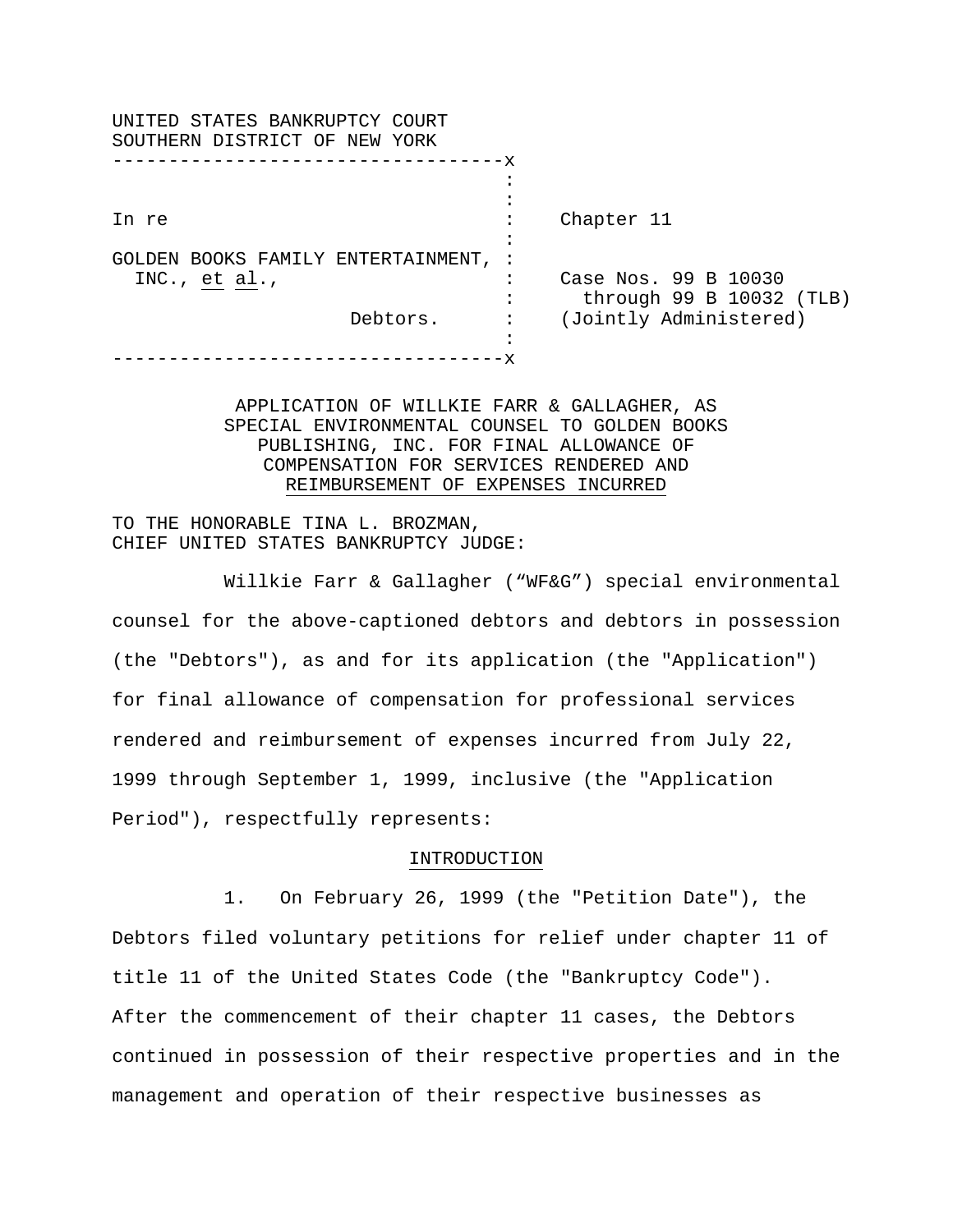debtors in possession pursuant to sections 1107 and 1108 of the Bankruptcy Code.

2. On September 1, 1999, this Court approved the Debtors' Amended Joint Plan of Reorganization (the "Plan"), subject to certain changes to be made to the proposed form of order confirming the Plan.

3. Prior to the Petition Date, since July 1996, WF&G represented Golden Books Publishing Company, Inc. ("GBP"), in judicial and administrative actions arising out of the Hertel Landfill Superfund Site in Ulster County, New York (the "Site") brought pursuant to the Comprehensive Environmental Response, Compensation, and Liability Act of 1980 ("CERCLA"), 42 U.S.C. § 9601 et seq.

4. After the commencement of the Debtors' cases, the Debtors requested that WF&G consent to its retention, pursuant to section 327 of the Bankruptcy Code, as the Debtors' special environmental counsel in connection with the Site. WF&G is representing Golden Press Holdings, LLC ("GPH") (a creditor and shareholder of the Debtors), however, in the Debtors' chapter 11 cases. While WF&G agreed with the Debtors that a concurrent representation by WF&G of both GPH and the Debtors presented no actual or apparent conflict of interest to WF&G, WF&G was unwilling to be retained by the Debtors if the United States Trustee for the Southern District of New York (the "U.S. Trustee") intended to object to such retention.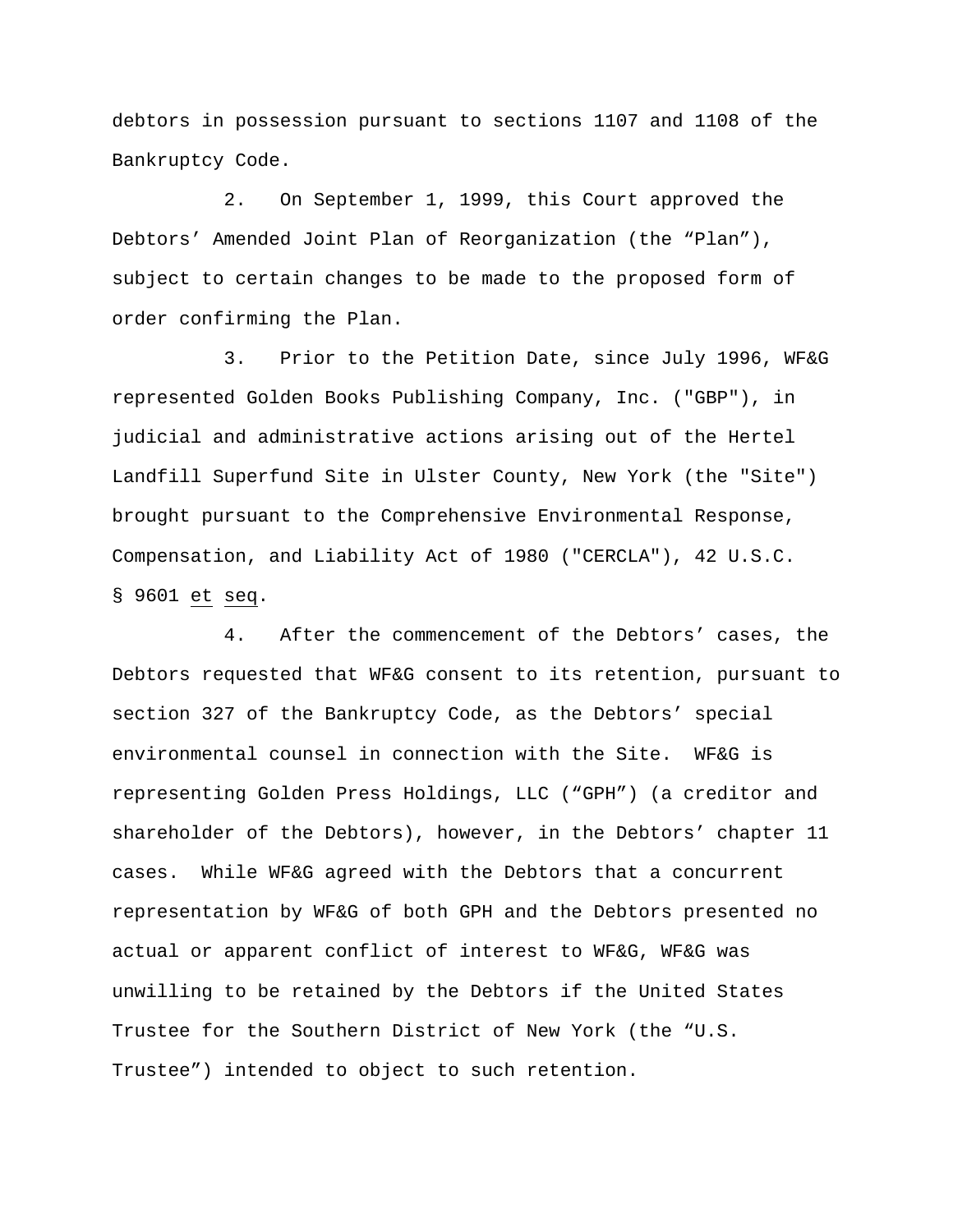5. After extensive discussions among the Debtors, WF&G, and the U.S. Trustee, the U.S. Trustee agreed that it would not object to the Debtors retention of WF&G as special environmental counsel, provided that WF&G's fees and expenses from the date of its retention through the date of the confirmation of the Plan would not exceed \$25,000, subject to the Debtors and/or WF&G's right to subsequently request an increase in such amount.<sup>1</sup> On July 22, 1999, the Court entered an order approving WF&G's retention by the Debtors pursuant to section 327 of the Bankruptcy Code and consistent with the terms negotiated among WF&G, the Debtors, and the U.S. Trustee.

#### THE APPLICATION

6. By this Application and pursuant to sections 330 and 331 of the Bankruptcy Code, and Rule 2016 of the Federal Rules of Bankruptcy Procedure (the "Bankruptcy Rules"), WF&G requests that this Court authorize: (a) the final allowance of compensation for professional services WF&G rendered during the Application Period for the Debtor in the amount of \$12,580.50; and (b) the reimbursement of actual and necessary expenses WF&G incurred in connection with the rendition of such professional services for the Debtor in the amount of \$380.48.

i 1 Pursuant to its understanding with the U.S. Trustee, WF&G has agreed to waive its outstanding prepetition claims against the Debtors, as well as its postpetition fees and expenses incurred prior to July 22, 1999, in an aggregate amount in excess of \$30,000. WF&G also has not billed the Debtor for any non-working travel time.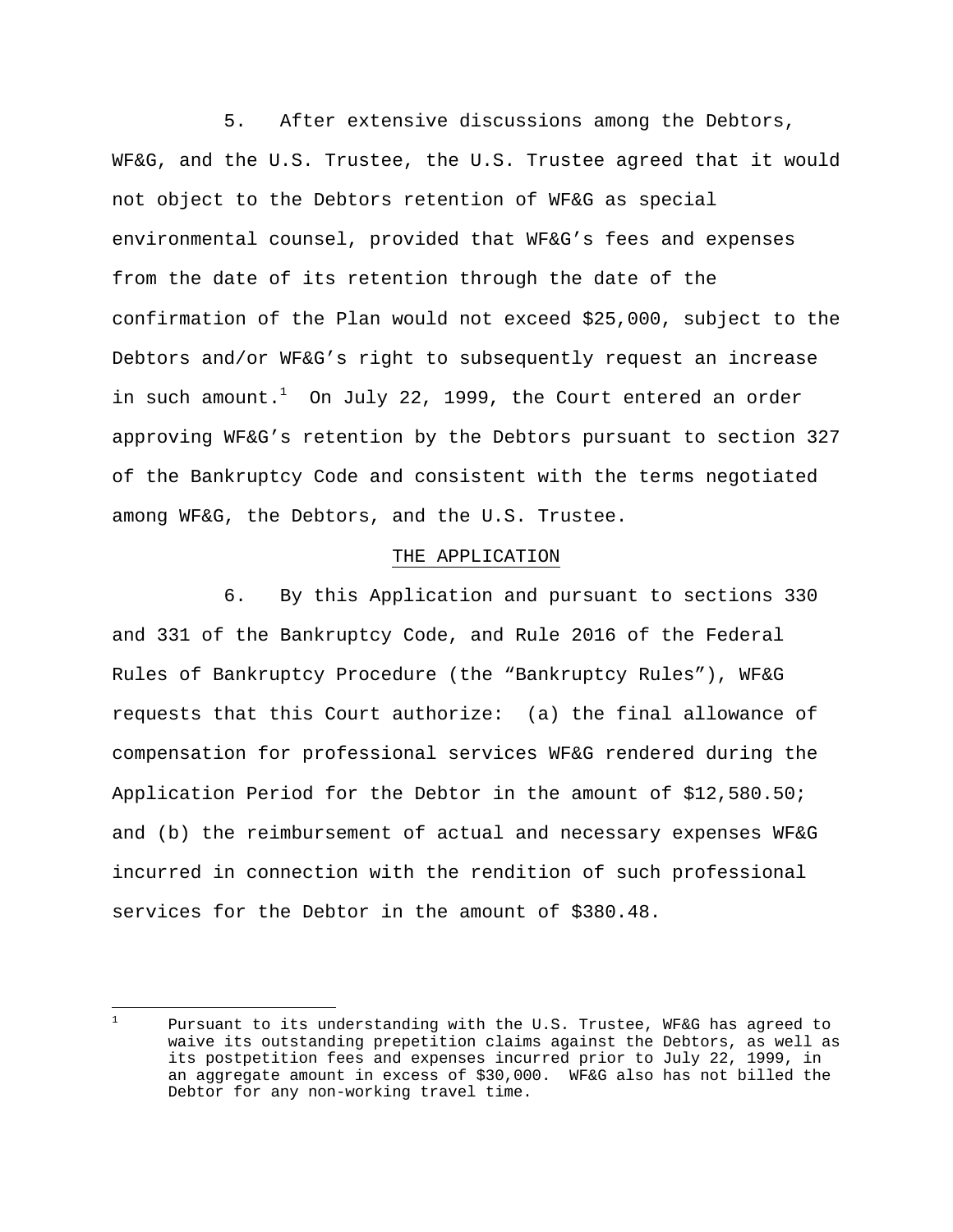7. The professional services and related expenses for which WF&G requests the allowance of compensation and reimbursement of expenses were rendered and incurred in discharge of WF&G's professional responsibilities as special environmental counsel for the Debtor. WF&G's services have been substantial, necessary, and beneficial to the Debtors and their estates, creditors, and other parties in interest.

8. As set forth in the declaration of Steven M. Oster, Esq., annexed hereto as Exhibit "A": (a) WF&G has not received any promise of payment for the services rendered in these cases other than as disclosed herein or at the time of WF&G's retention; and (b) no agreement or understanding exists between WF&G and any other entity for the sharing of compensation WF&G receives in these cases.

9. WF&G maintains written records of the time expended by attorneys and paraprofessionals in the rendition of professional services to the Debtor. Such time records are made contemporaneously with the rendition of services by the person rendering such services. A copy of the daily time records for the Application Period, allocated by matter listing the name of the attorney or paraprofessional, the date on which the services were performed, and the amount of time spent in performing the services, is annexed as Exhibit "B" hereto.

10. WF&G also maintains records of all actual and necessary out-of-pocket expenses incurred in connection with the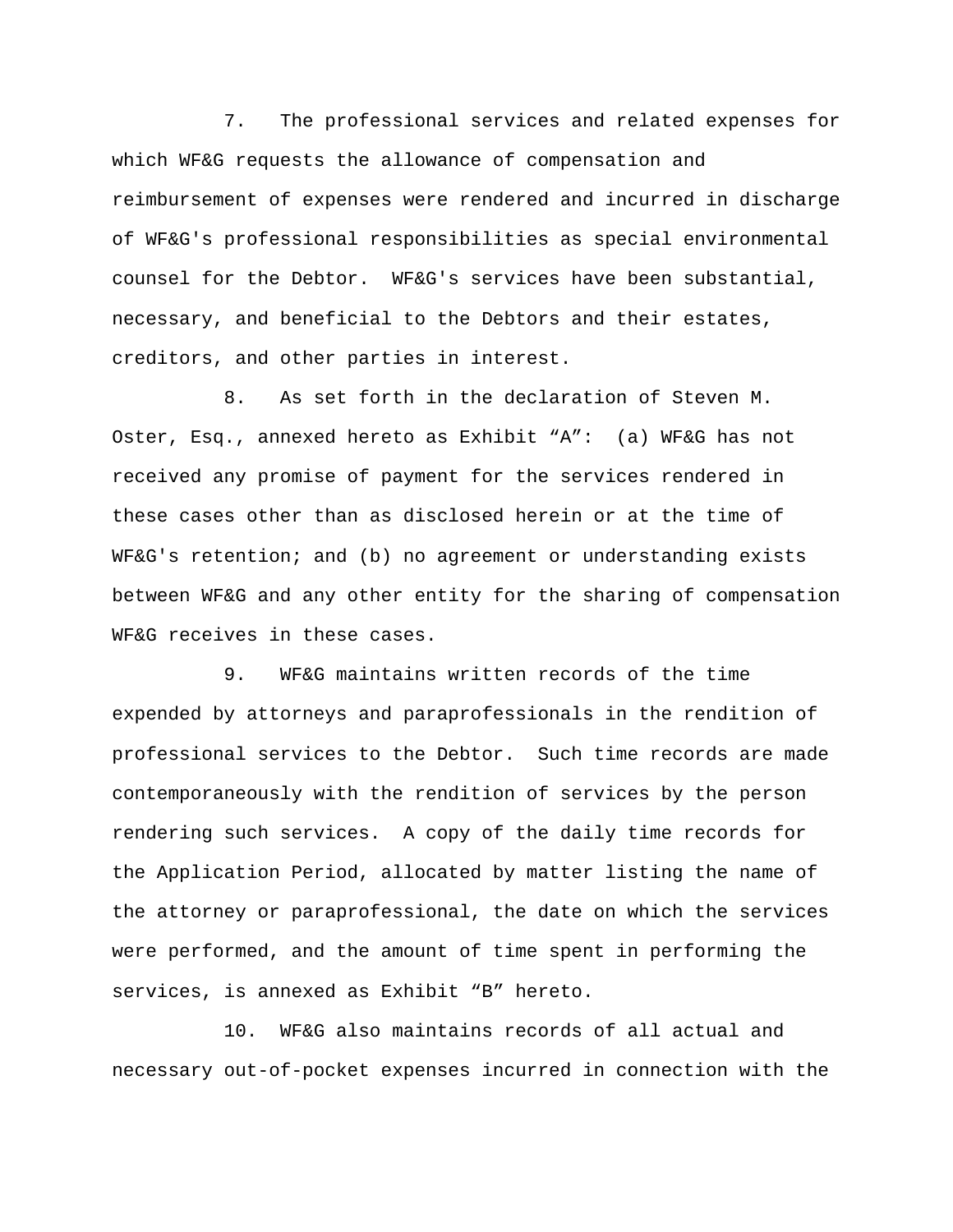rendition of services. A schedule of the categories of expenses and amounts for which reimbursement is requested is annexed as Exhibit "C" hereto. All expenses billed in connection with these cases have been billed in compliance with the procedural guidelines adopted by the Executive Office for United States Trustees.

## GENERAL DESCRIPTION OF SERVICES RENDERED

11. During the time period in which WF&G was retained as special counsel for Debtors, WF&G performed the following services: (1) negotiation and drafting of a settlement agreement and letter of credit with the landfill operators, preparation of correspondence and other documents related to the settlement; (2) discussions with consultants regarding landfill technical issues; and (3) discussions with counsel for the United States Environmental Protection Agency regarding Consent Decree issues and preparation of correspondence to the government concerning Consent Decree issues. The specific details of WF&G's services are reflected in WF&G's annexed time records.

#### DISBURSEMENTS

12. WF&G incurred actual and necessary out-of-pocket expenses during the Application Period in connection with the rendition of the professional services described above in the amounts set forth in Exhibit "C". By this Application, WF&G respectfully requests reimbursement of such amounts in full.

13. The disbursements for which WF&G seeks reimbursement include the following: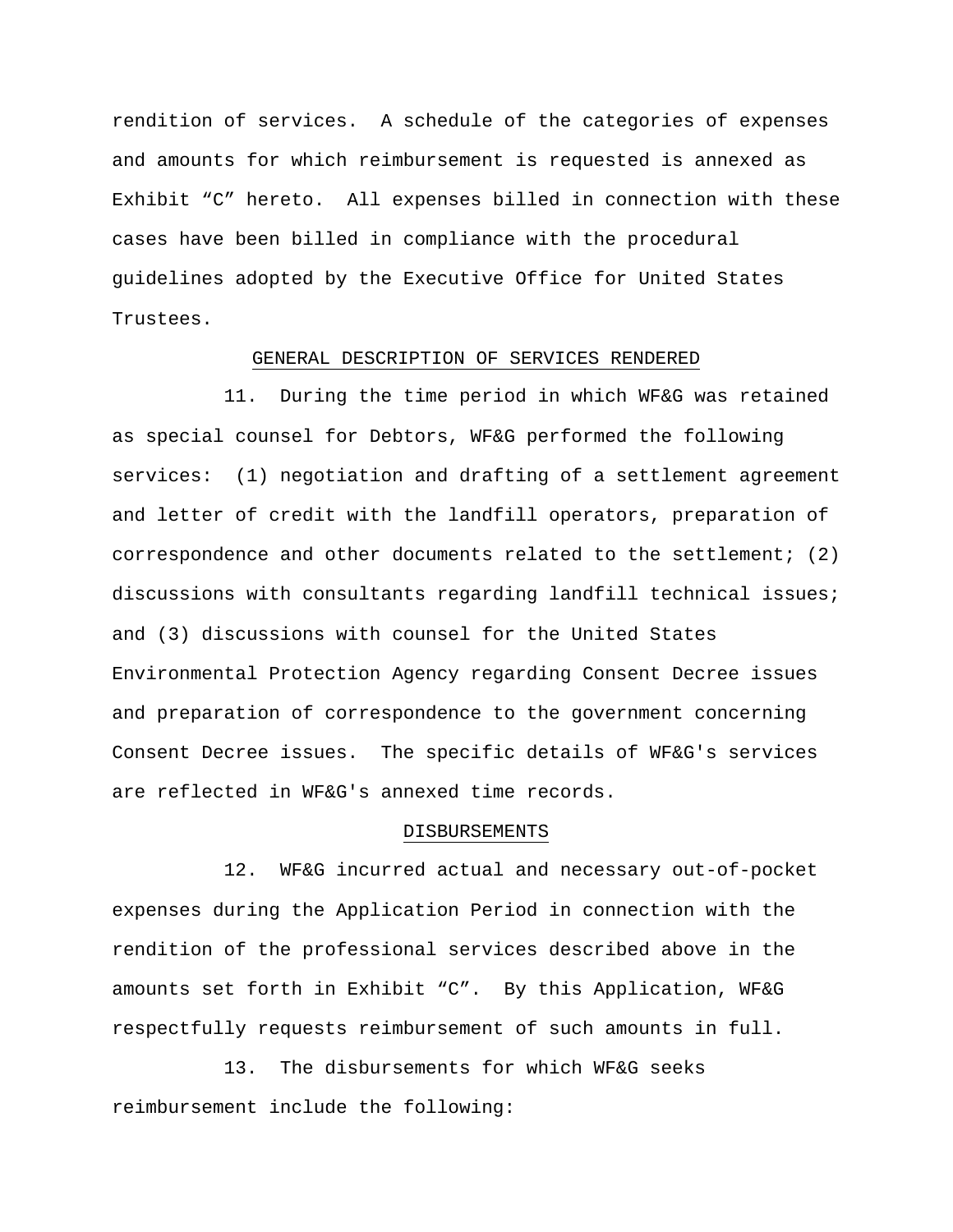- a. Duplicating charged at \$.15 per page. The charge per page includes a charge for maintaining the duplicating facilities;
- b. Telecommunications long distance calls are billed at actual cost. Outgoing facsimile transmittals are billed at \$.75 per page; there is no charge for incoming facsimiles;
- c. Overtime expense WF&G's practice is to allow any professional working later than 8:00 p.m. to charge a meal to the appropriate client. The meal charge is limited to \$20 per professional; and
- d. Local car service WF&G's practice is to allow legal assistants, secretaries and attorneys to charge car service to the appropriate client after 8:00 p.m.

### CONCLUSION

WHEREFORE, WF&G respectfully requests that this Court enter an order awarding WF&G:

(a) compensation from the Debtors for services rendered from July 22, 1999 through September 1, 1999, inclusive, in the amount of \$12,580.50;

(b) reimbursement of actual, necessary expenses incurred in connection with the rendition of such services, in the amount of \$380.48; and